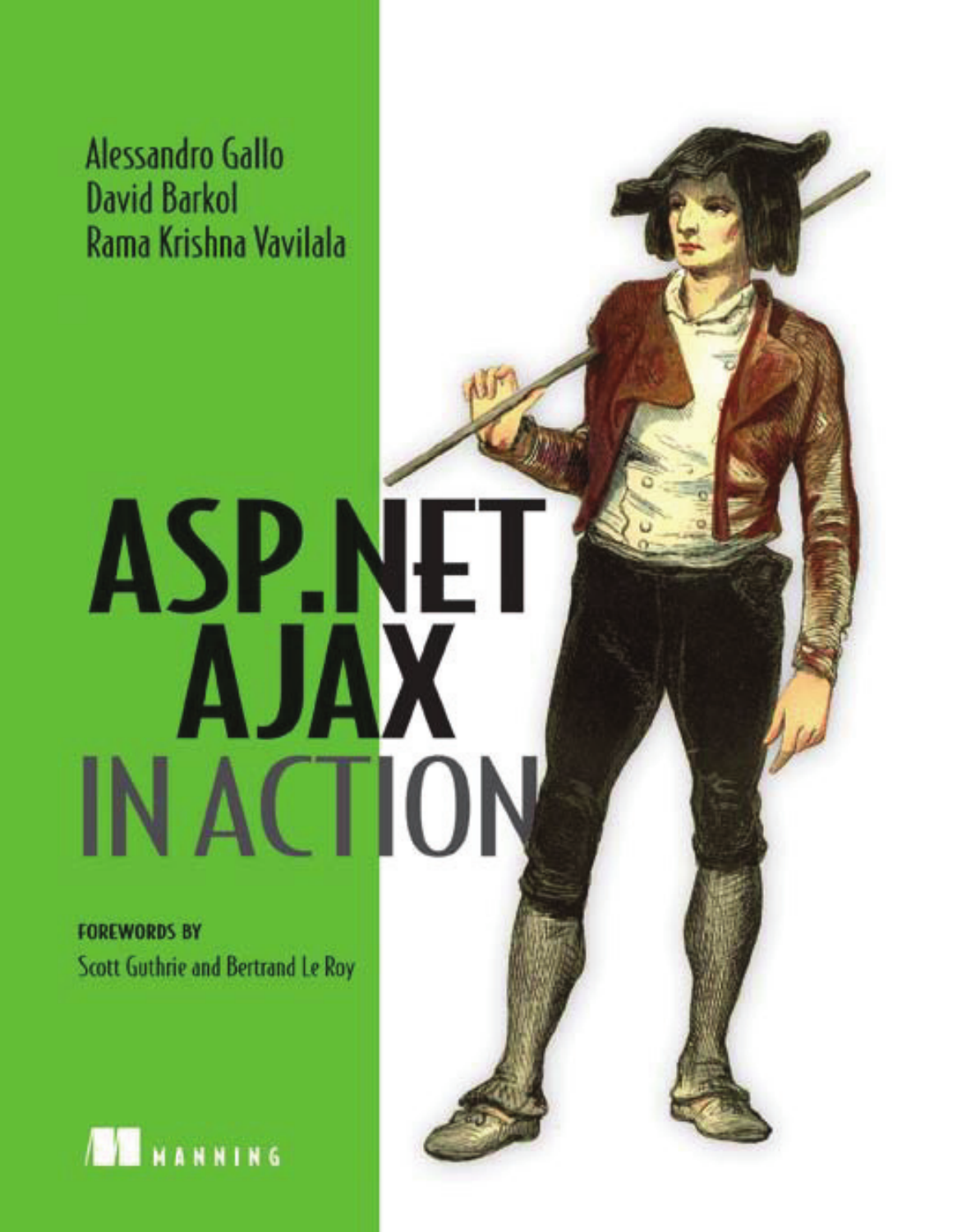## *contents*

*forewords xvii preface xxi acknowledgments xxiii about this book xxv about the authors xxxi about the title xxxii about the cover illustration xxxiii*

## **PART 1 ASP.NET AJAX BASICS ..................................... 1**

# *1.1 What is Ajax?* 4

1.1 What is Ajax? 4

*Ajax components 5* ■ *Asynchronous web programming 7 The XMLHttpRequest object 10* ■ *Ajax development issues 14*

1.2 ASP.NET AJAX architecture 15

*Client framework 16* ■ *Server framework 19* ■ *Client-centric development model 20* ■ *Server-centric development model 21 ASP.NET AJAX goals 22*

1.3 ASP.NET AJAX in action 23

*Simple server-centric solution 23* ■ *UpdateProgress control 28 Simple client-centric example 30*

1.4 Summary 34

**ix**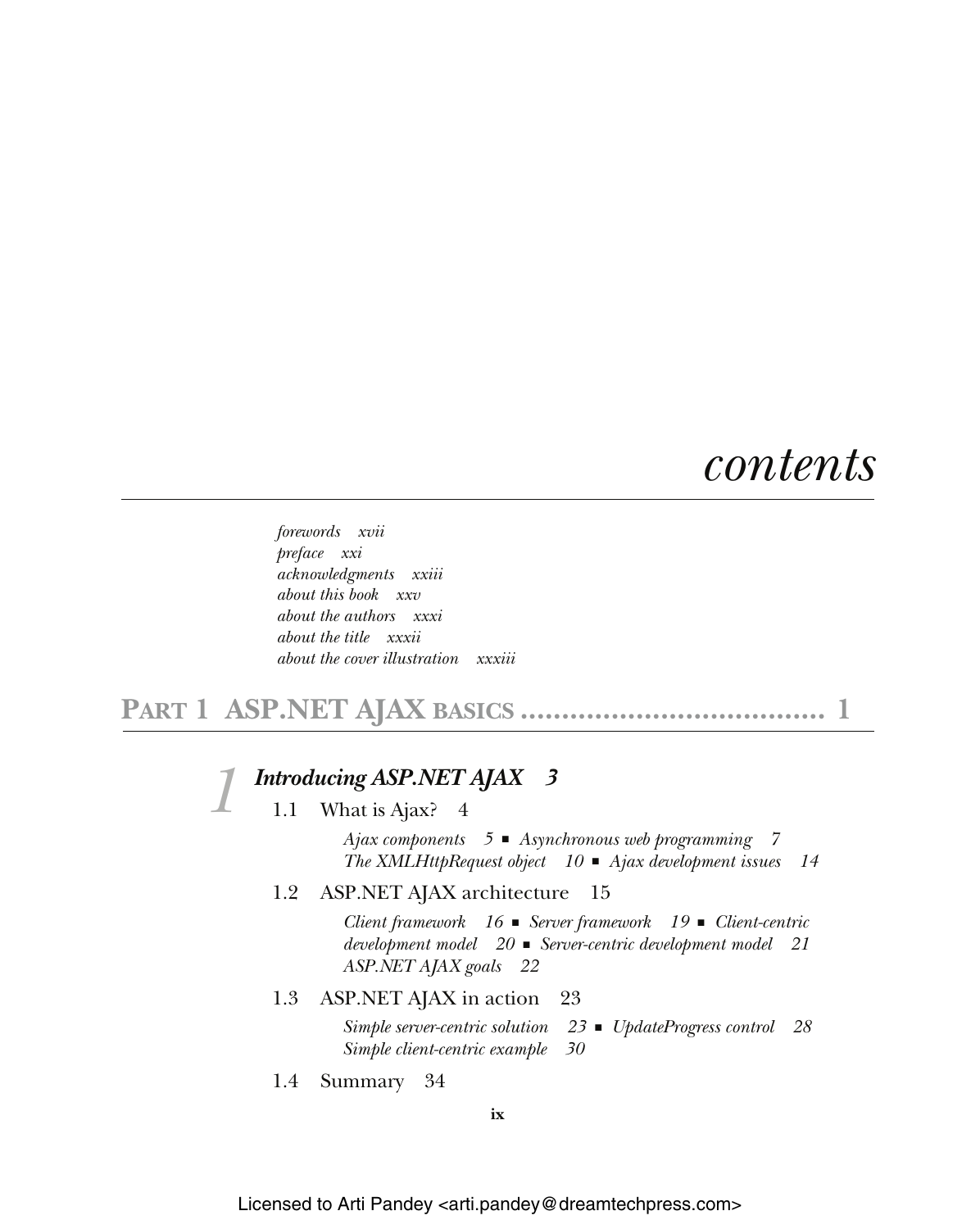|                                      | <b>First steps with the Microsoft Ajax Library</b> 36                                                                                                                                                 |  |
|--------------------------------------|-------------------------------------------------------------------------------------------------------------------------------------------------------------------------------------------------------|--|
| 2.1                                  | A quick overview of the library 37                                                                                                                                                                    |  |
|                                      | Library features $37$ $\blacksquare$ Ajax-enabling an ASP.NET<br>page $39$ Script versions $40$                                                                                                       |  |
| 2.2                                  | The Application model<br>-42                                                                                                                                                                          |  |
|                                      | Client components $43$ $\blacksquare$ Client-page lifecycle $44$ $\blacksquare$ "Hello<br>Microsoft Ajax!" 45                                                                                         |  |
| 2.3                                  | Working with the DOM<br>48                                                                                                                                                                            |  |
|                                      | The abstraction API $48 \blacksquare$ A dynamic, cross-browser text box<br>49<br>CSS and positioning $53$ $\blacksquare$ Client delegates $54$<br>\$addHandlers and \$clearHandlers 56 ■ Callbacks 57 |  |
| 2.4                                  | Making development with JavaScript easier 58                                                                                                                                                          |  |
|                                      | The String object $58$ = Sys. String Builder $59$ = The Array<br>object $61$ • Globalization $63$ • Browser detection $65$<br>Debugging $66$ $\blacksquare$ Typed errors<br>69                        |  |
| 2.5                                  | Summary 72                                                                                                                                                                                            |  |
| JavaScript for Ajax developers<br>73 |                                                                                                                                                                                                       |  |
| 3.1                                  | Working with objects<br>74                                                                                                                                                                            |  |
|                                      | Objects $75$ • Arrays $76$ • Functions $77$ • Creating custom<br>objects $81$ • The prototype object $82$ • Extending a JavaScript<br>$type$ 83 • Literals<br>85                                      |  |
| 3.2                                  | Working with JSON<br>- 86                                                                                                                                                                             |  |
|                                      | $JSON$ structures $86 \blacksquare$ $JSON$ and the Microsoft Ajax Library<br>88                                                                                                                       |  |
| 3.3                                  | Classes in JavaScript<br>- 89                                                                                                                                                                         |  |
|                                      | Client classes $89$ $\blacksquare$ The registerClass method<br>90<br>Properties $91 \blacksquare$ Namespaces<br>93                                                                                    |  |
| 3.4                                  | Understanding inheritance 95                                                                                                                                                                          |  |
|                                      | Prototype-based inheritance $95$ $\blacksquare$ Passing arguments to the base<br>$class$ 97 $\blacksquare$ Overrides 98                                                                               |  |
| 3.5                                  | Understanding interfaces and enumerations<br>-99                                                                                                                                                      |  |
|                                      | Interfaces 99 <b>Enumerations</b> 101                                                                                                                                                                 |  |
| 3.6                                  | Using type reflection<br>104                                                                                                                                                                          |  |
|                                      | <i>Reflection methods</i> $104$ ■ <i>Object typing</i> $105$ ■ <i>Building</i><br>a simple class browser<br>106                                                                                       |  |

Licensed to Arti Pandey <arti.pandey@dreamtechpress.com>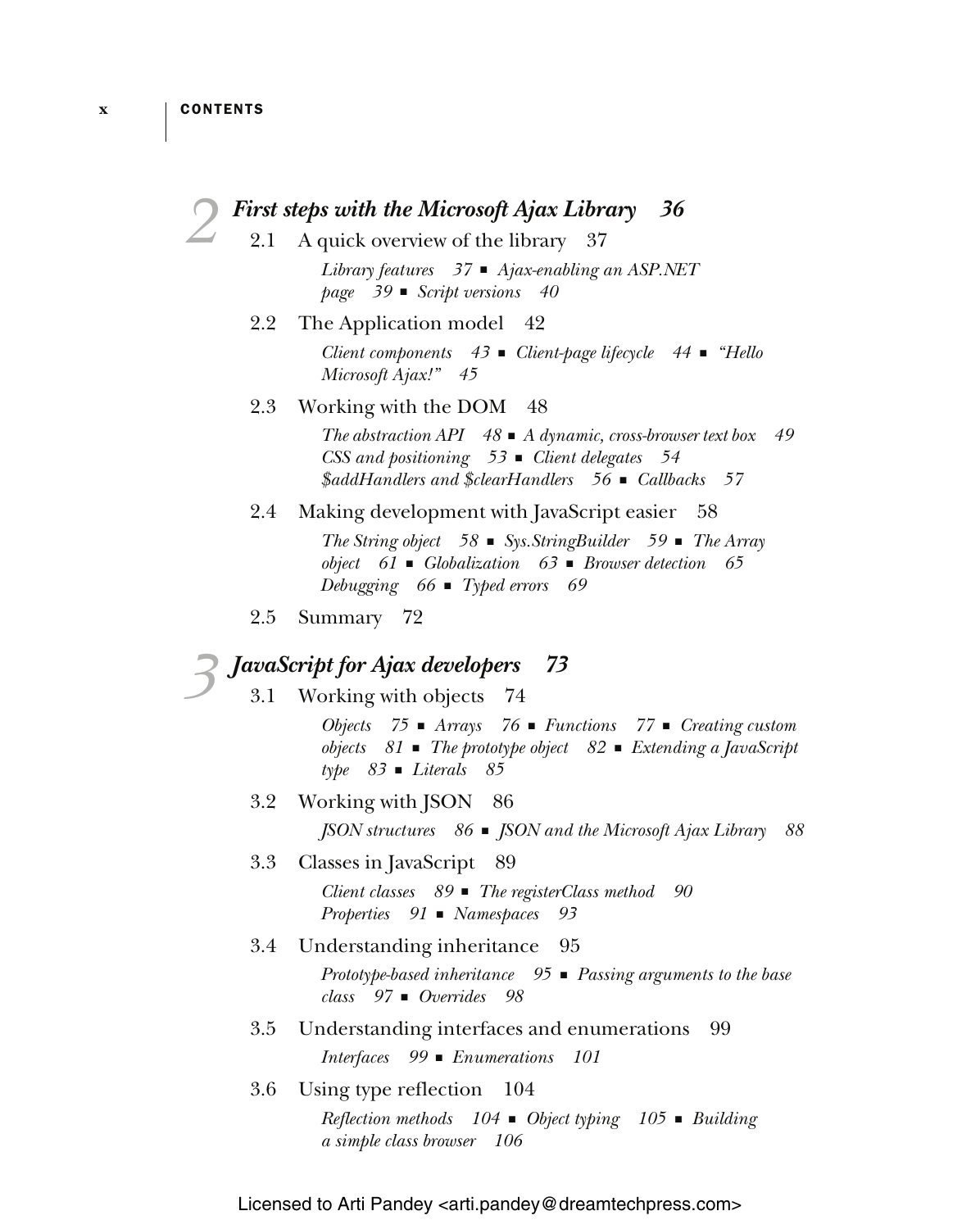- 3.7 Working with events 108 *Exposing an event 109* ■ *Subscribing to and handling events 112*
- 3.8 Summary 113

# *Exploring the Ajax server extensions* 114<br>4.1 Ajax for ASP.NET developers 115

- Ajax for ASP.NET developers 115 *What are the Ajax server extensions? 115*
- 4.2 Enhancing an existing ASP.NET site 116 *A sample ASP.NET site 117* ■ *Configuring an existing ASP.NET site 118*
- 4.3 ScriptManager: the brains of an Ajax page 120 *Understanding the ScriptManager 121* ■ *Deploying JavaScript files 122* ■ *Registering services 123 Localization 124* ■ *Using the ScriptManagerProxy 126*

### 4.4 Partial-page updates 127 *Introducing the UpdatePanel control 128* ■ *More UpdatePanels 131* ■ *Insert feedback here 133* ■ *Working with a timer 135* ■ *Error handling 138*

4.5 Summary 140

## *5 Making asynchronous network calls 141*

5.1 Working with ASP.NET Web Services 142

*Configuring a web service 143* ■ *Invoking web service methods from JavaScript 146* ■ *Managing complex types 150* ■ *Using HTTP GET 158 Page methods 159*

5.2 The asynchronous communication layer 160

*A simple WebRequest 161* ■ *The executor 162 WebRequestManager 163* ■ *Handling errors 163*

5.3 Consuming external Web Services 166

*The script technique 167* ■ *Cross-domain calls through the server 168* ■ *Mash-it-up with ASP.NET AJAX 169 Bridges 175*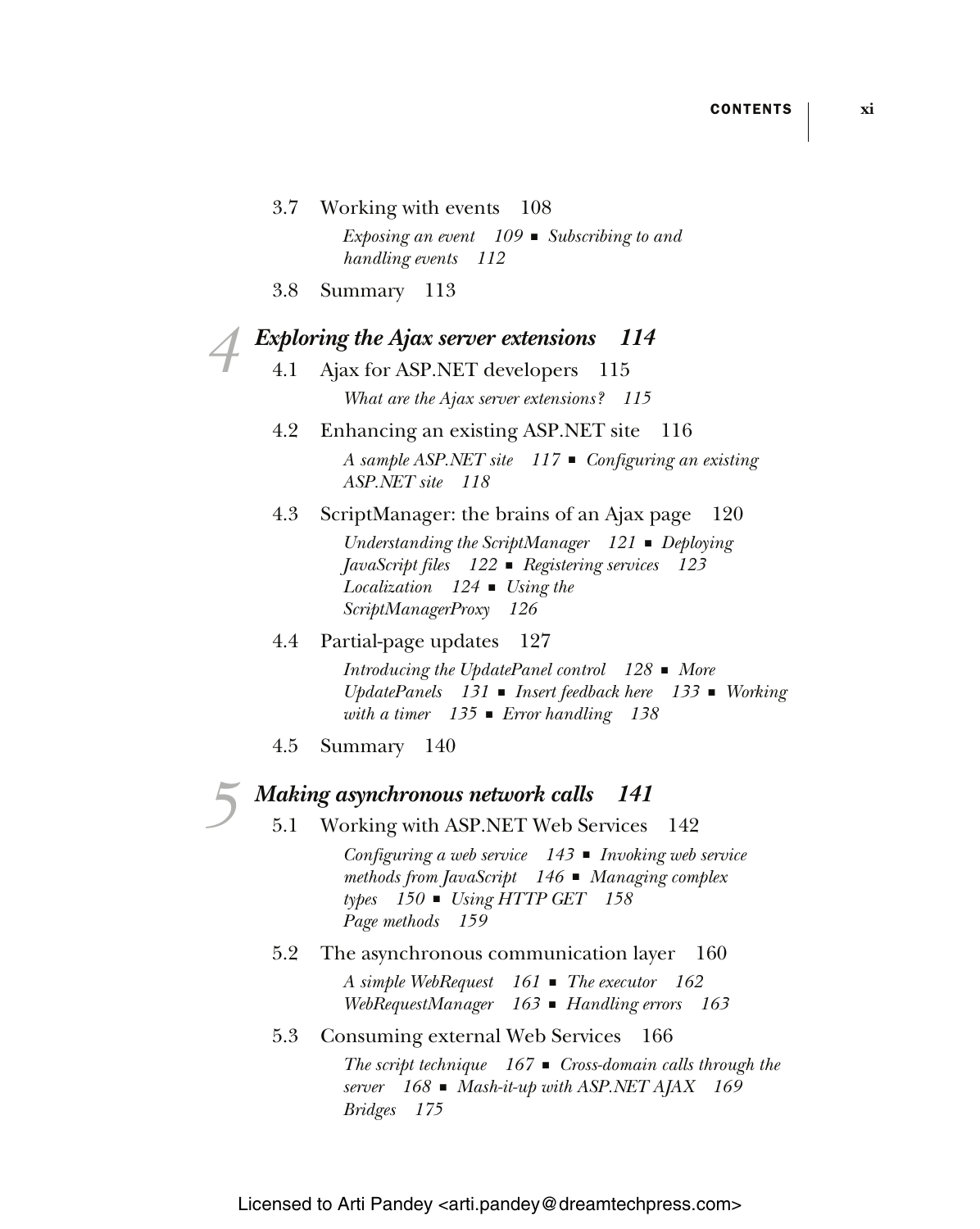#### 5.4 Using ASP.NET application services 183

*Enabling ASP.NET application services 183* ■ *Authentication service 184* ■ *Profile 187* ■ *Roles: an Orcas preview 191 Message board application 192*

5.5 Summary 193

# *Partial-page rendering with UpdatePanels* 194<br>6.1 With great power comes great responsibility 195

- With great power comes great responsibility *Evolution of the UpdatePanel 195* ■ *A simple example 196*
- 6.2 Getting to know the UpdatePanel 201 *Content for the UpdatePanel 201* ■ *Update modes 203* ■ *Render modes 205* ■ *ASP.NET page lifecycle 207*
- 6.3 Triggers 208

*Asynchronous triggers 208* ■ *Postback triggers 210 Manual triggers 211*

- 6.4 Advanced techniques 213 *Repeating UpdatePanels 213* ■ *Nesting UpdatePanels 216*
- 6.5 Live GridView filter 216

*Live GridView filter goals 217* ■ *How does the GridView filter work? 218* ■ *Adding Ajax to the GridView filter 223 It's alive! 224*

6.6 Summary 227

## **PART 2 ADVANCED TECHNIOUES .........................**

# *Fierry the hood of the UpdatePanel* 231<br>7.1 The PageRequestManager: the unsun

- The PageRequestManager: the unsung hero 232 *The client-side event model 233* ■ *The anatomy of an asynchronous postback 236*
	- 7.2 A client-side event viewer 243

*Getting started 244* ■ *Handling client-side events 245 Aborting a postback 250* ■ *Managing postback priority 251 Notifying the user 252* ■ *Locked and loaded 253* ■ *Client-side error handling 255*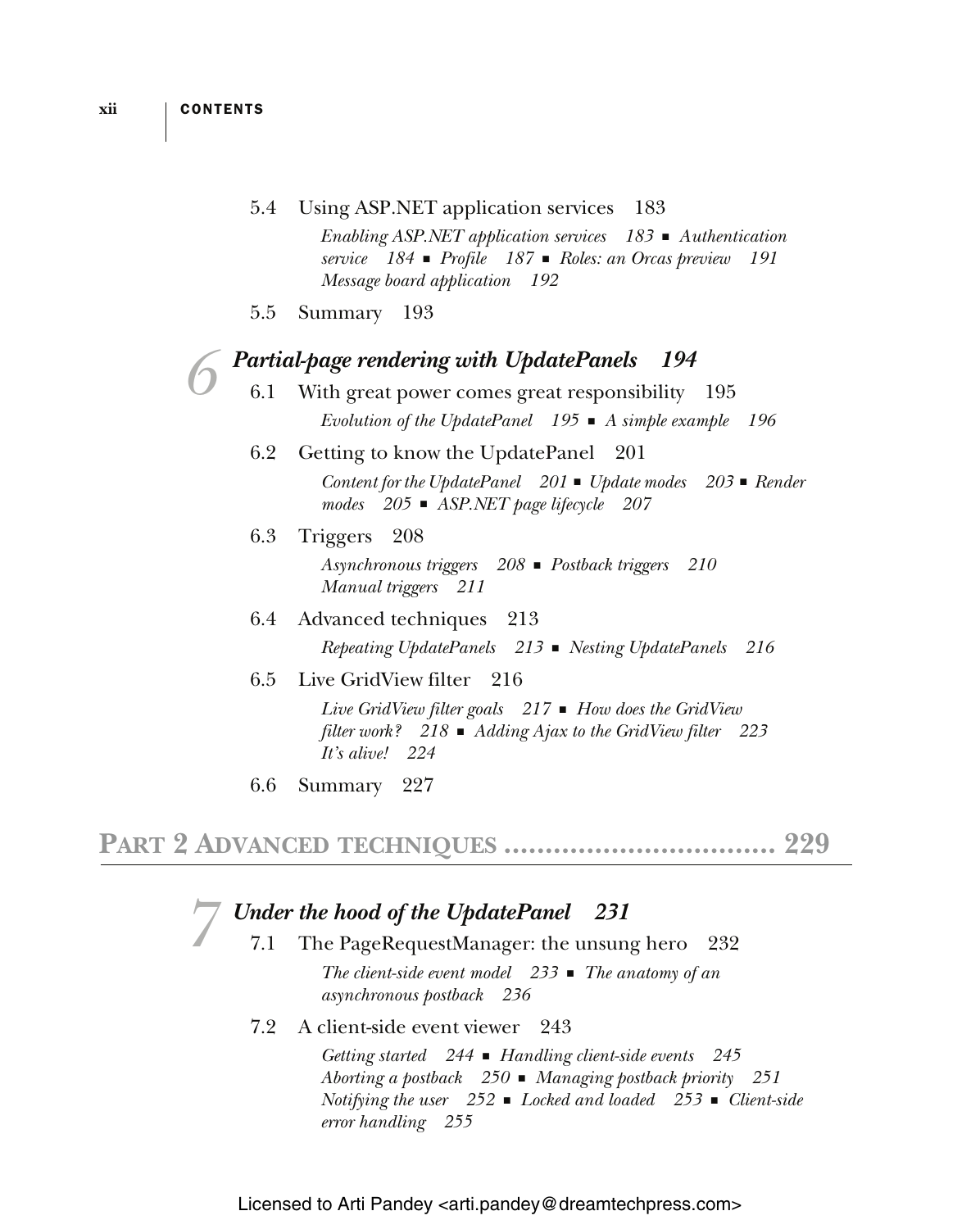#### 7.3 UpdatePanel cookbook 256

*Why is the UpdatePanel slow? 256* ■ *Inject JavaScript during a partial postback 258* ■ *Getting the validators to work 260 Sys.WebForms.PageRequestManagerParseErrorException 261*

7.4 Caveats and limitations 262 *Asynchronous requests are sequential 263* ■ *Unsupported* 

*ASP.NET 2.0 controls 263*

7.5 Summary 263

# *8 ASP.NET AJAX client components 264*

The client component model

*Visual and nonvisual components 267* ■ *Controls and behaviors 268* ■ *Component lifecycle 268* ■ *Containers 269*

#### 8.2 Working with client components 270

*Creating components 273* ■ *Accessing components 276* ■ *Events and property change notification 276*

#### 8.3 Behaviors 279

*Sys.UI.Behavior 280* ■ *Creating behaviors 281* ■ *Accessing behaviors 281* ■ *Enhancing a text box element 282*

#### 8.4 Controls 287

*Sys.UI.Control 287* ■ *Creating controls 288* ■ *Accessing controls 289* ■ *Creating an element wrapper: text box 289 Creating a PhotoGallery control 292*

8.5 Summary 298

## *9 Building Ajax-enabled controls 299*

Script descriptors 300

*Script descriptor hierarchy 300* ■ *Describing a behavior 302 Describing a control 304* ■ *Script references 306*

9.2 Introduction to Ajax-enabled controls 306

*How Ajax-enabled controls work 307* ■ *Extenders and script controls 308*

9.3 Extenders 311

*The IExtenderControl interface 311* ■ *Extender registration 312 An extender for FormattingBehavior 313* ■ *Using an extender 316*

Licensed to Arti Pandey <arti.pandey@dreamtechpress.com>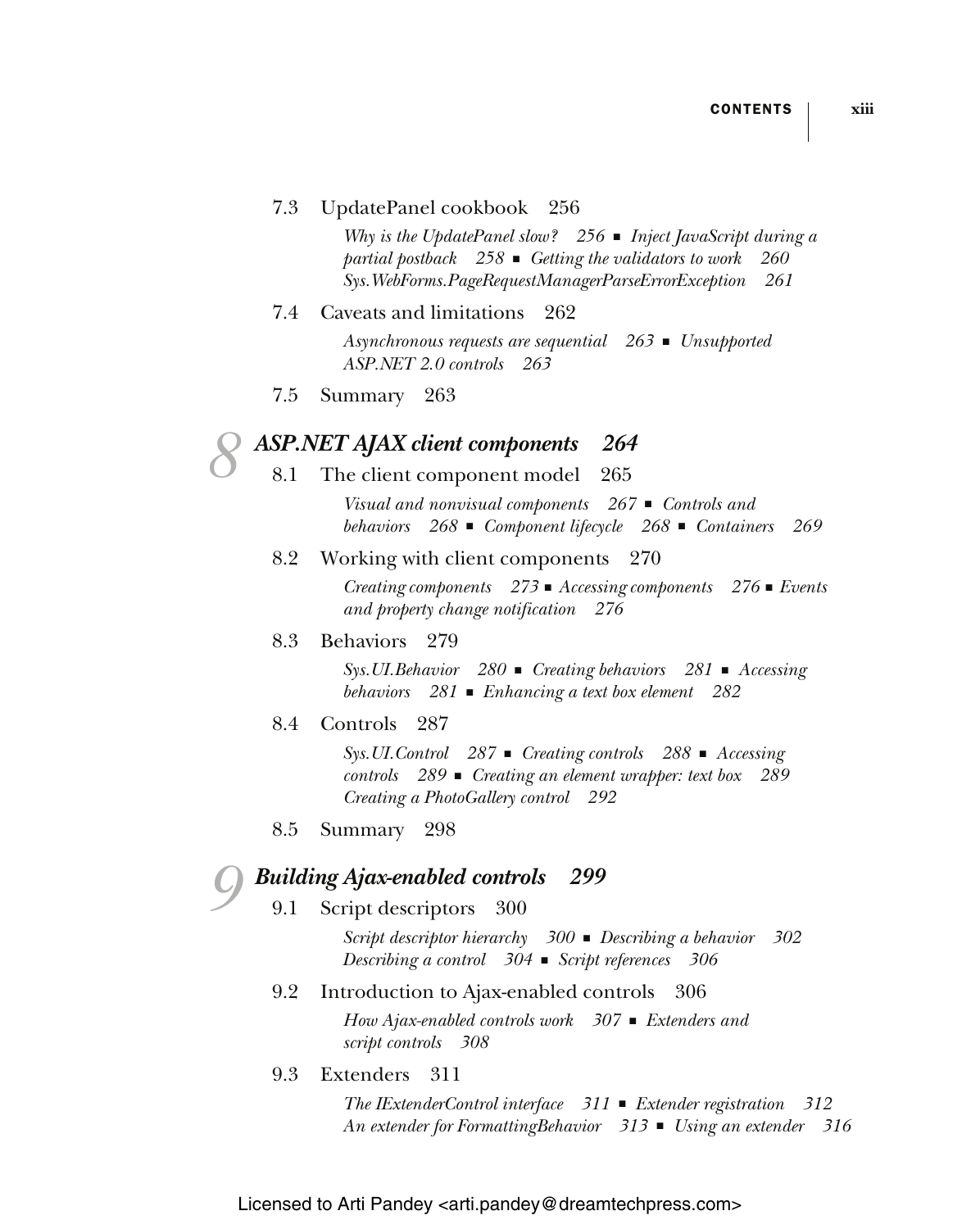#### 9.4 Script controls 319

*The IScriptControl interface 319* ■ *Script control registration 320* ■ *Design strategies 322* ■ *Adding Ajax to the ASP.NET Login control 322* ■ *Using a script control 328*

9.5 Summary 330

#### *10 Developing with the Ajax Control Toolkit 332*

#### 10.1 A world of extenders 333

*The auto-complete extender 334* ■ *The ScriptPath property 340 The BehaviorID property 340*

#### 10.2 The Ajax Control Toolkit API 343

*The Toolkit's base classes 343* ■ *A metadata-driven API 345 Building Toolkit extenders: the TextChanged extender 347 Support for Visual Studio Designer 355*

#### 10.3 Animations 357

*Toolkit animation framework 357* ■ *Animation basics 359 Using the AnimationExtender 360* ■ *The UpdatePanelAnimation extender 364* ■ *JSON and animations: adding transitions to the PhotoGallery control 365*

10.4 Summary 369

## **PART 3 ASP.NET AJAX FUTURES ............................... 371**

|      | XML Script 373                                                                                                                                                                                                                    |
|------|-----------------------------------------------------------------------------------------------------------------------------------------------------------------------------------------------------------------------------------|
|      | 11.1 XML Script basics 374                                                                                                                                                                                                        |
|      | Hello XML Script! $375 \bullet$ Controls and XML Script $378 \bullet$ From<br>XML Script to JavaScript $382$ ■ Type descriptors 383                                                                                               |
|      | 11.2 Actions 386                                                                                                                                                                                                                  |
|      | $SetPropertyAction 387 \blacksquare PostBackAction 389$<br>$InvokeMethodAction \quad 389$ $\blacksquare$ Custom actions 394                                                                                                       |
| 11.3 | Bindings 398                                                                                                                                                                                                                      |
|      | A simple binding $398$ $\blacksquare$ Binding direction $400 \blacksquare$ Target and data<br>path $401$ • Bindings as components $402$ • Transformers $404$<br>Playing with transformers $405 \bullet$ Custom transformers $408$ |

11.4 Summary 409

Licensed to Arti Pandey < arti.pandey@dreamtechpress.com>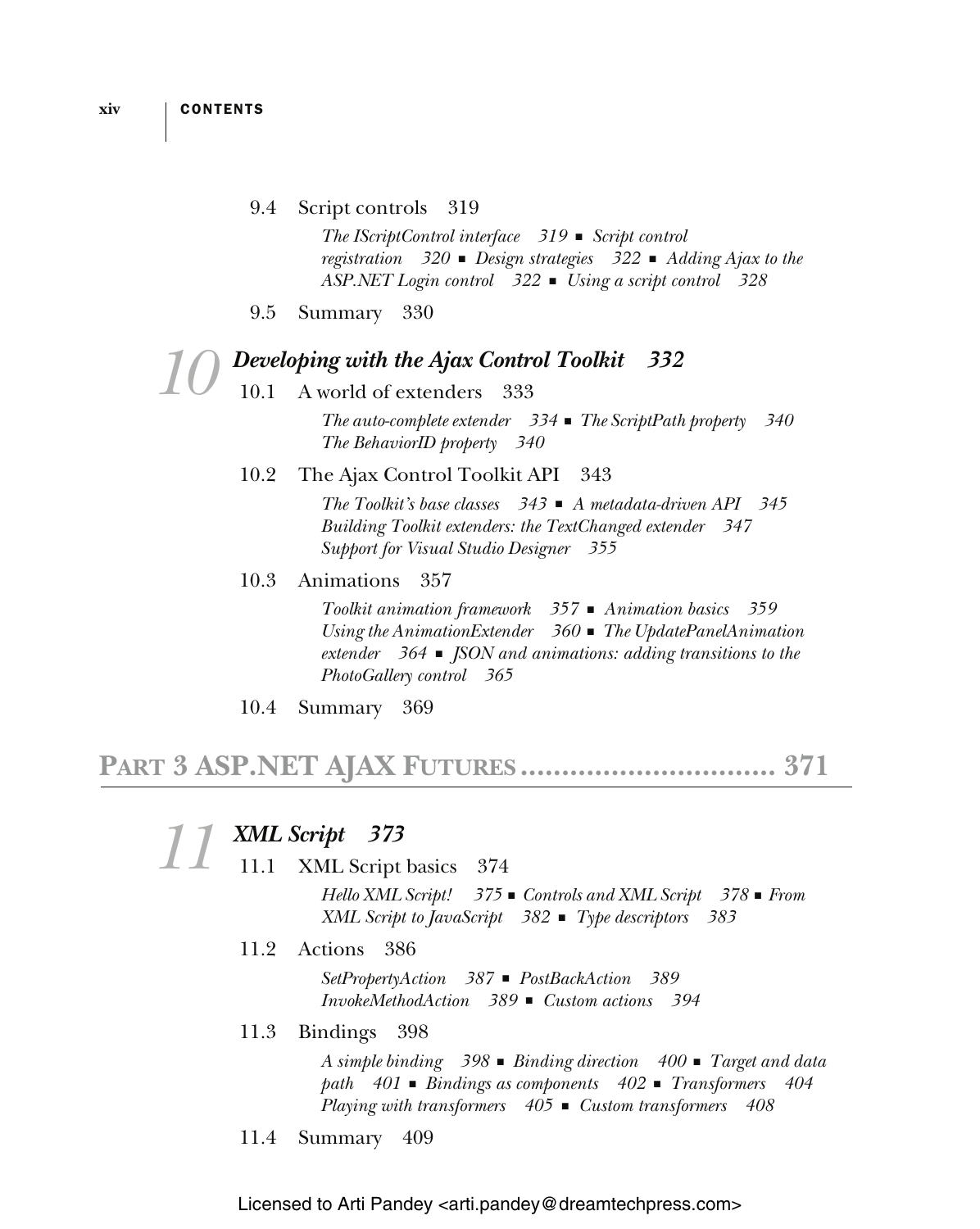- *12 Dragging and dropping 410* 12.1 The drag-and-drop engine 411 *How the engine works 412* ■ *A simple scenario for drag and drop 415* ■ *Creating a draggable item 416 The startDragDrop method 418* ■ *The IDragSource interface 419* ■ *Creating a drop target 422* ■ *The IDropTarget interface 423* ■ *Putting together the pieces 426* 12.2 A drag-and-drop shopping cart 427 *Server-side design 429* ■ *Client-side design 431* ■ *The ShoppingCart control 432* ■ *The BooksCatalog control 435 Piecing it together 438*
	- 12.3 Summary 440

## **PART 4 MASTERING ASP.NET AJAX .......................... 441**

*13 Implementing common Ajax patterns 443* 13.1 Script versioning 444 *Getting informative stack traces 445* ■ *XML comments in JavaScript code 447* ■ *Validating function parameters 449* ■ *Parameter validation in production code 452* ■ *Compressing and crunching script files 454* 13.2 Helpers, help me help you! 455 *Automating the declaration of properties 456 Automating the creation of events 458* 13.3 Logical navigation and unique URLs 461 *Logical navigation 462* ■ *Unique URLs 468* 13.4 Declarative data binding 470 *Setting up the Web Service 470* ■ *The ListView control 473* 13.5 Declarative widgets 476 *The drag-drop list 477* ■ *Widgets and XML Script 479* 13.6 Summary 484

Licensed to Arti Pandey <arti.pandey@dreamtechpress.com>